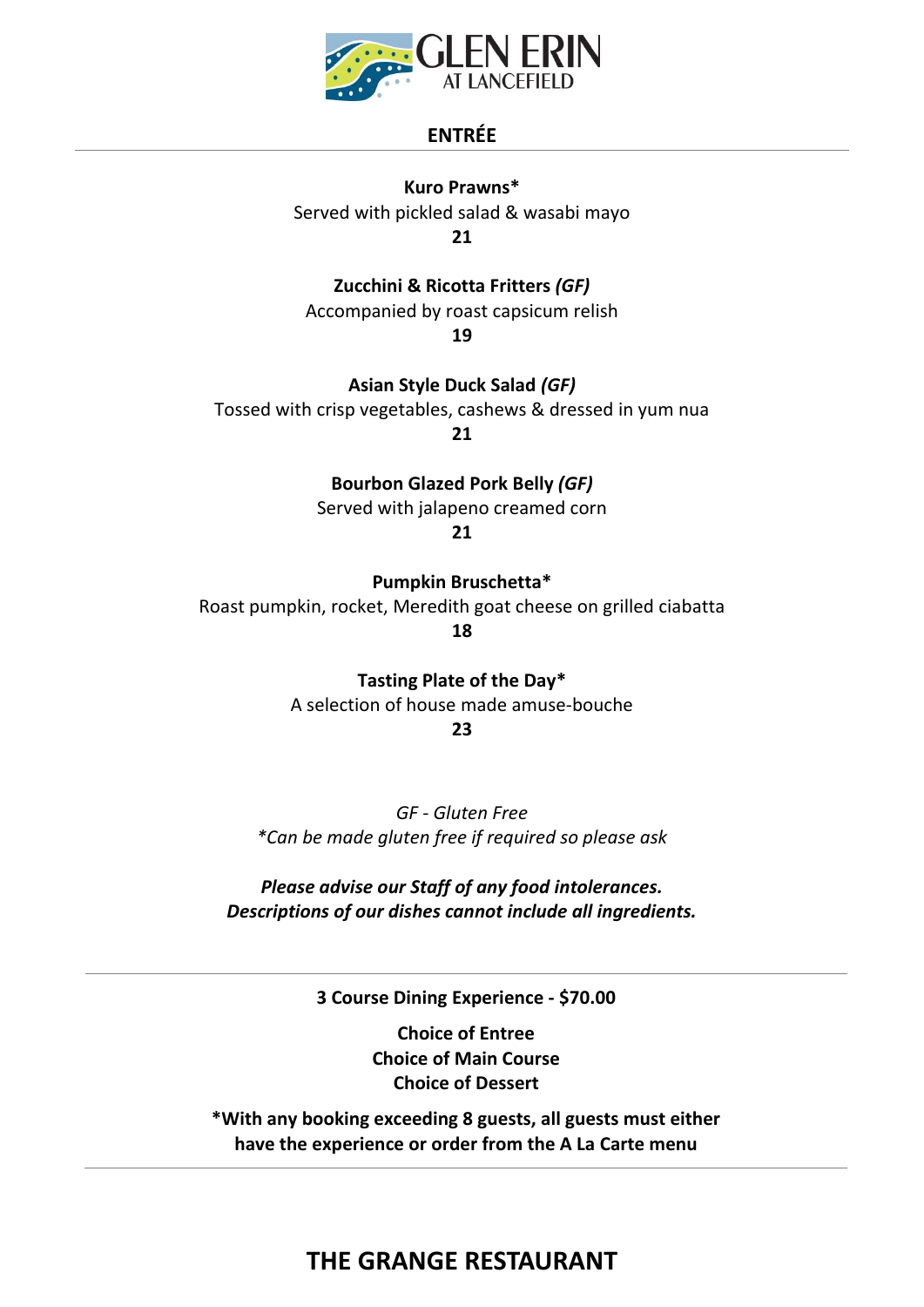

#### **MAIN**

### **300gm Striploin** *(GF)*

Served with roasted chat potatoes, seasonal greens & port wine jus

**38**

### **Rib Eye** *(for 2 people) (GF)*

The rib eye steak is a 1.1kg rib eye with the rib bone intact. Rubbed with Montreal BBQ spices, char-grilled to your liking, served with chunky chips, garden salad & 3 dipping sauces *(Please allow minimum 1 hour for cooking)*

## **44 per person**

#### **Spanish Style Pork Ragout** *(GF)*

Slow cooked pork, chorizo, chick peas, green olives flavoured with smoked paprika, herbs & served with saffron rice

**36**

## **Chicken Ballontine** *(GF)*

Stuffed with a wild mushroom duxelle accompanied by mash potato & greens

**35**

#### **Oven Roasted Lamb Rump** *(GF)*

Served with pea purée, roasted root vegetables & rosemary infused jus **38**

#### **Cauliflower, Cheese & Chive Risotto** *(GF)*

Topped with freshly shaved Grana Padano

**28**

**Catch of Day\***

Market fresh selection of fish/seafood Prepared daily by the chef, to provide a perfect taste sensation

**36**

*Please advise our Staff of any food intolerances.*

#### **SIDES**

**Farm Greens** Steamed seasoned mixed greens with virgin olive oil **14**

> **Chunky Chips** With saffron aioli **12**

**Cæsar Salad\*** A classic salad in the traditional Caesar style with Grana Parmesan **14** *(with chicken 22)*

> **Roasted Potatoes** Garlic roasted chat potatoes **12**

# **THE GRANGE RESTAURANT**